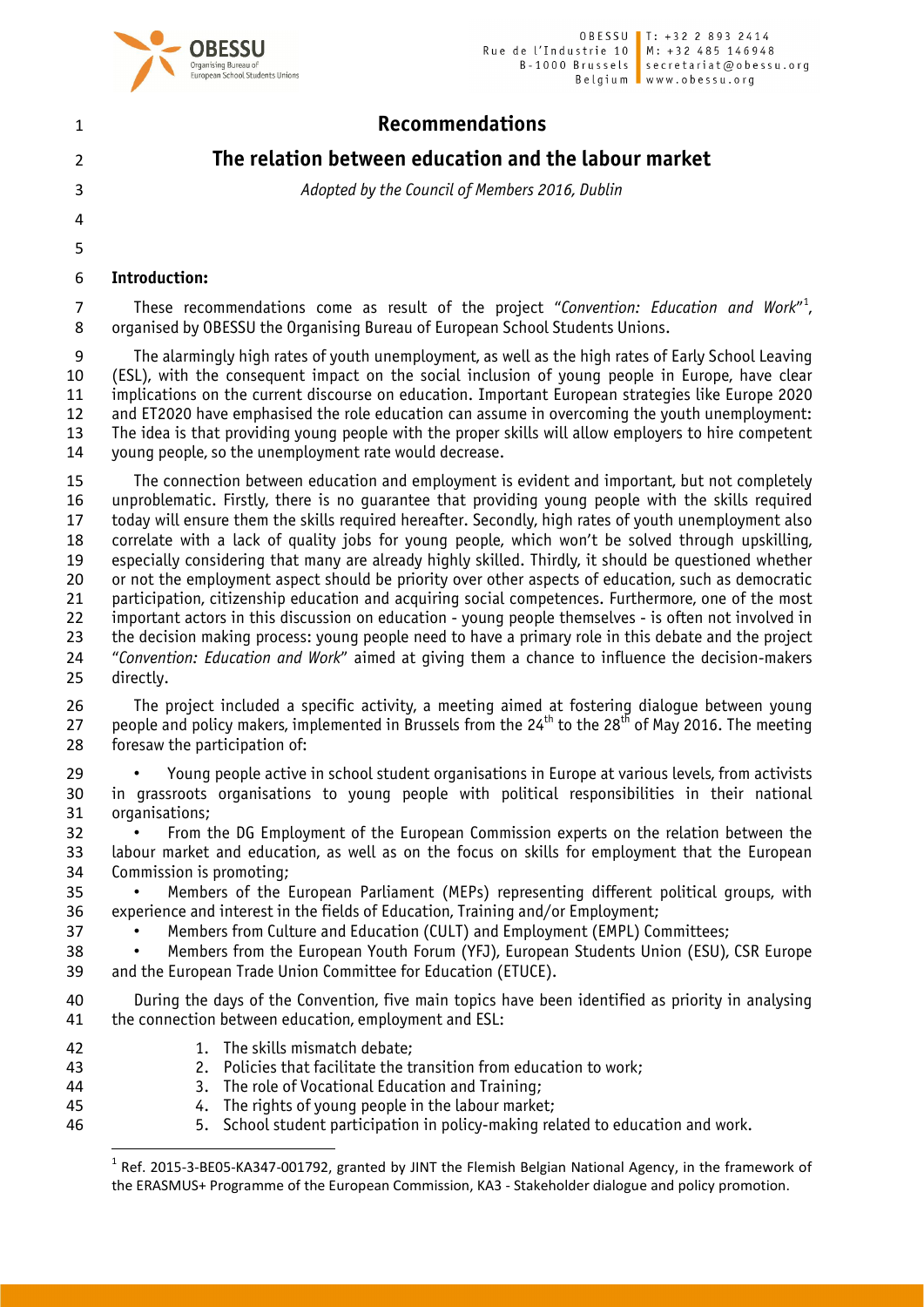

 Each topic has been analysed starting from the current situation (the problems that have to be faced), and then recommending concrete policies that will promote a real change in this situation: these are the final recommendations.

### 1. Reflection on the skills mismatch debate

 OBESSU welcomes the current attention to young people at risk of unemployment, poverty and social exclusion and the recognition that well designed education systems can make a difference. 53 However, we are concerned that the dominant approach in the New Skills Agenda<sup>2</sup>, and in particular the discourse on the so-called "skills mismatch", is very much coloured by the thought of education being a means for providing the labour market with ready-to-go workers. There is an unbalanced focus on the adaptability of young individuals to the needs of the labour market by providing them with a set of market-defined skills, which might be needed today but not in ten years.

 The need for high-quality education as a long-term investment in the future of Europe is evident. However, without changing structural labour market conditions the problems of youth unemployment, poverty and social exclusion cannot be solved. The tendency to blame these conditions solely on the "skill-set" and "mindset" of young people is problematic.

 OBESSU demands building inclusive, learner-focused education systems where school students from all backgrounds can develop as critical democratic citizens, along with ensuring sustainable and fair conditions in the labour market where they can find fulfilling work.

 It is crucial to emphasise that the purpose of education is much broader than just supporting labour markets. We believe in education as the foundation for active citizenship, peace-building and fostering solidarity<sup>3</sup>. Education should provide young people with competences and skills for their life as active citizens, which includes but should never be limited to being innovative workers.

69 School students should thus never be reduced to being human capital. Their right to high quality<br>60 education needs to be recognised and invested in. Education systems should be flexible to suit education needs to be recognised and invested in. Education systems should be flexible to suit individual learning paths, instead of following market-dictated curricula. OBESSU supports the attentionto learning transversal skills, as also stated in the New Skills Agenda, such as critical thinking, problem solving, and the ability to learn independently. Those should be at the heart of the New Skills Agenda instead of short-term labour market demands. Modern curricula and pedagogical innovation is needed to ensure that these crucial competences are acquired in formal education. 76 Information technology can be a good tool for interactive learning while also helping students to 77 aain key information and technology skills<sup>4</sup>. gain key information and technology skills<sup>4</sup>.

 It also needs to be acknowledged that non-formal education helps young people acquire many key competences and skills which are crucial for active citizenship. The work of youth organisations in this field, and in particular school student organisations thus needs to be validated and supported by governments.

- *OBESSU therefore demands:*
- *Investment in high quality education in all parts of the education system;*
- *Modern curricula including pedagogical innovation to teach transversal skills such as critical thinking and independent learning;*
- *Better recognition of skills acquired through non-formal education.*

 $\frac{1}{2}$ <sup>2</sup>https://ec.europa.eu/transparency/regdoc/rep/1/2016/EN/1-2016-381-EN-F1-1.PDF<br><sup>3</sup>OBESSU Political Platform, line 764-766

<sup>&</sup>lt;sup>4</sup> OBESSU Policy Paper on ICT Education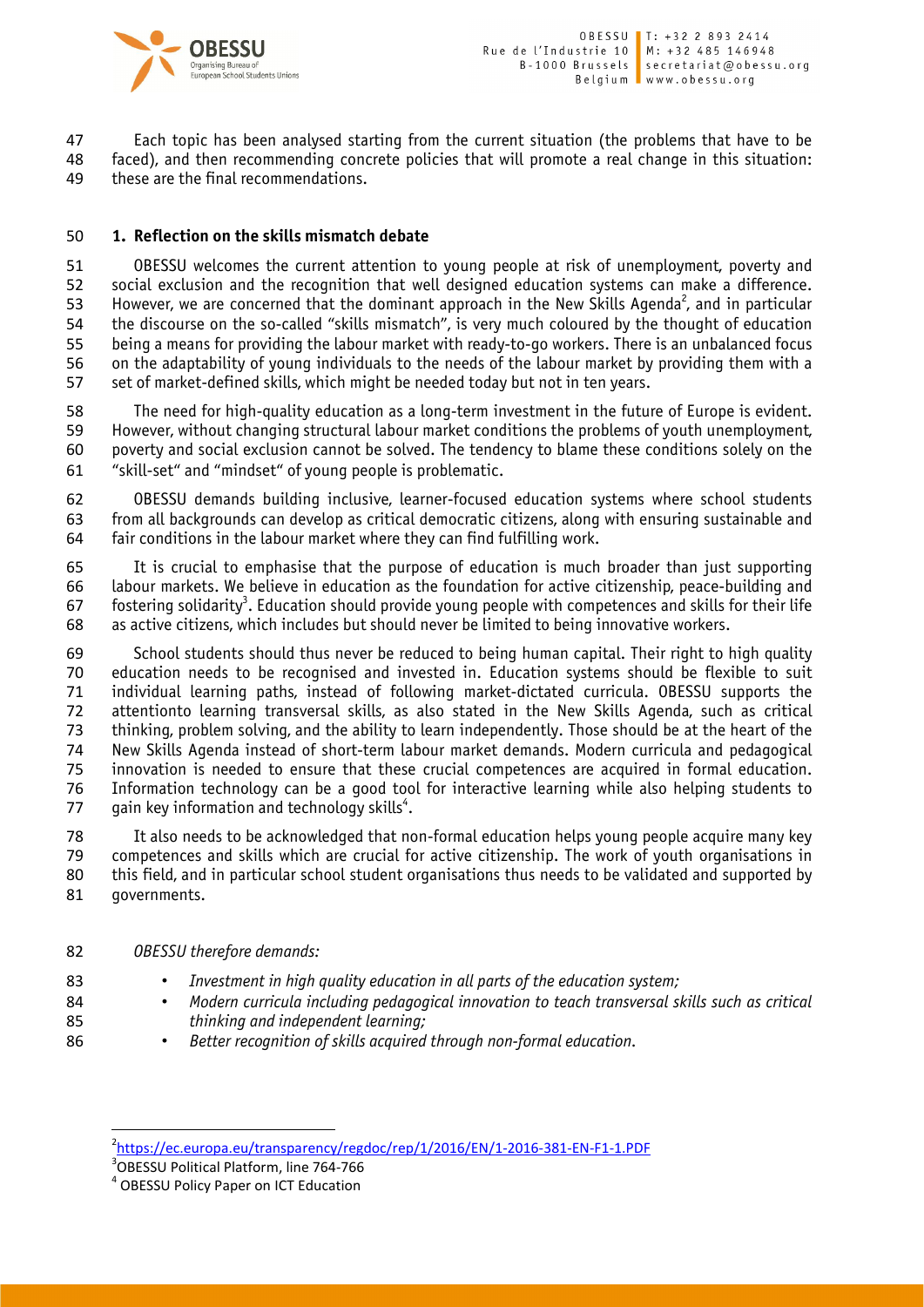

### 2. Policies that facilitate the transition from education to work

 Currently, the transition from secondary education to work is very difficult for school students. There is a lack of information and guidance provided for young people to evaluate the variety of pathways to choose from. In many European countries there is no, or limited career guidance provided in schools. Often it is forgotten that the aim of career guidance should be to help students realise their full potential in life, not just the labour market. It furthermore needs to be recognised that leaving secondary schools requires a lot of information to be processed and decisions to be taken which go beyond which career the student will pursue. Quality mentoring and counselling services thus need to be available in all schools and ensure holistic support.

 Often considered the first step into the labour market, internships and apprenticeships present a great opportunity for young people to gain some working experience and develop their interests and competences, before entering formal employment. However, while this seems ideal in theory, in practice young people's internship and apprenticeship conditions are often highly insecure. Unpaid low-quality internships taking place outside formal education are frequently used to replace quality employment for young people – making their entry to the labour market more difficult rather than easier. Apprenticeship conditions also vary greatly all over Europe and in some countries legal regulation is missing, posing young people at risk of exploitation.

 When young people manage to get into formal employment, their potential is often not fully used. Companies fail to recognise many skills that young people already have when entering the labour market. These include skills from formal education, but also those that they acquired during their non-formal education or various activities outside of their formal education. This means we are losing out on a lot of innovation.

 Schools need to prepare the students for key future transitioning periods. These include transitions from education to labour markets, but also between different educational paths and job sectors. It is therefore key that they get the tools to take the best decisions for themselves. Information and help has to be provided from the institution they are about to leave. High quality and accessible career guidance or mentor counselling has to be adopted in all schools to support students in their transitioning. Educational institutions need to have a more holistic approach to students' future pathways and life decisions, and support them in any ways possible. It is crucial that 116 the approach is learner centred.

 We expect policy makers and educational institutions to ensure that competences and skills are fully recognized between different educational and labour market sectors. Further education and training opportunities must be accessible to learners at all stages. Only in this way we will allow young people to choose the paths according to their needs, leaving space for flexible transitioning.

 Concerning internships and apprenticeships, we believe that they should mainly be a learning experience, and not be used as an opportunity for employers to have low-paid, unprotected workers. They thus need to be protected by legally binding contracts and decent payment needs to be ensured by law. Social partners in cooperation with youth stakeholders such as school student unions need to monitor the compliance with such a quality internship and apprenticeship framework.

 The private sector should be open to listening to learners' expectations and needs, to ensure that transitions are smooth for both sides. Best practice exchanges and consultations with educational institutions are thus beneficial. This would also enable a better understanding of the skills and competences young people have in the labour market, to ensure that employers are providing better opportunities to applying them. It is crucial however, that the private sector's cooperation with schools should be limited, as education is first and foremost a public good and should remain an independent sector.

- *OBESSU thus demands:*
- *High quality life and career counselling and guidance to be provided by all schools;*
- *Legal frameworks and monitoringof quality internships and apprenticeships;*
- *Competence and skills recognition across education and labour market sectors*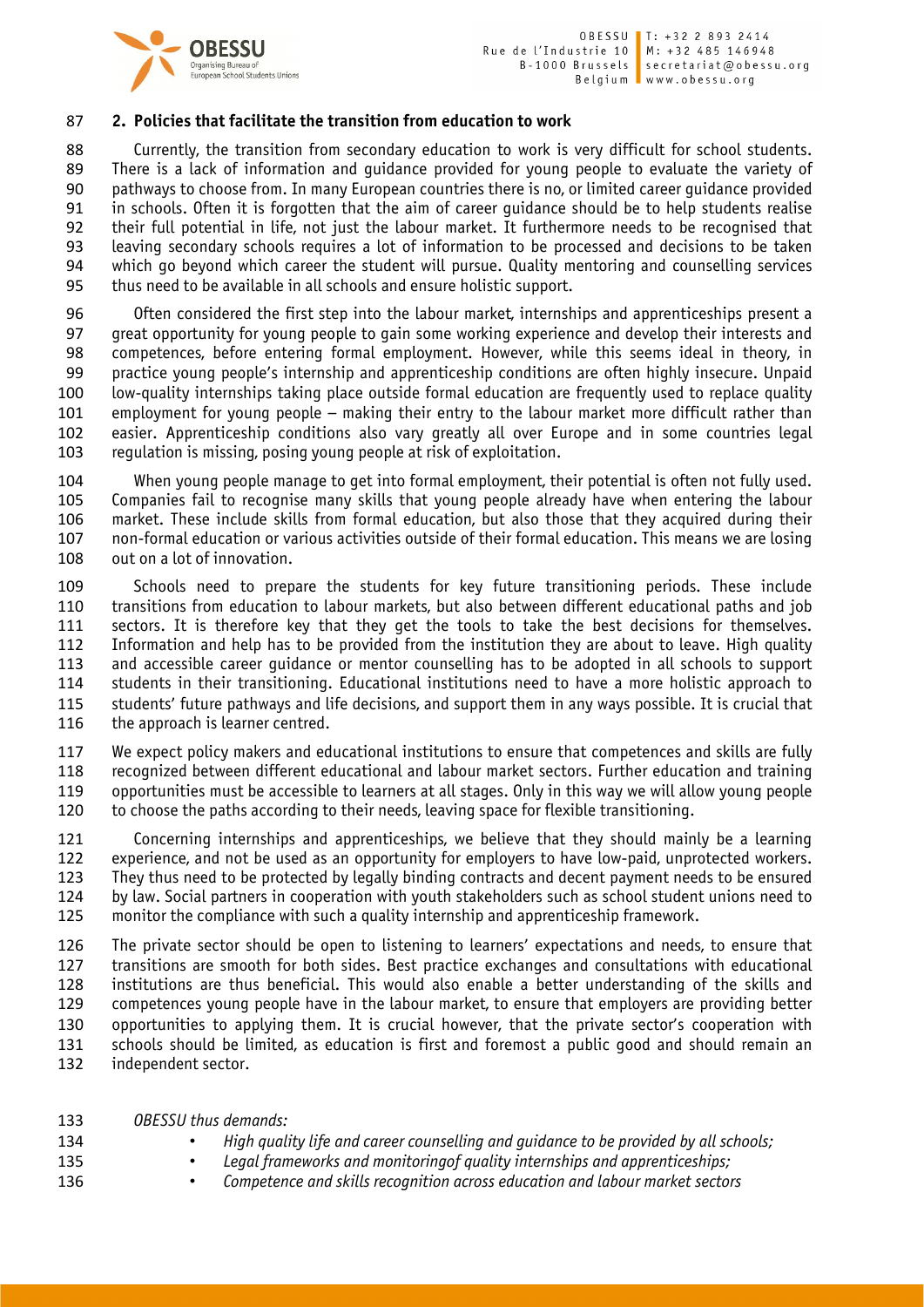

 • *Consultations of employers to ensure a better understanding and usage of young people's existing skills and competences* 

## 3. The role of Vocational Education and Training

 The general discourse about Vocational Education and Training (VET) and its students is what 142 often counteracts students reaching their full potential. It is commonly seen as a "second-choice" education, which is also reflected in VET schools being underfunded. This leads to fulfilling the prophecy of VET being less "attractive" education. Schools often have not enough money to provide the newest tools and equipments, which is essential to get the best possible education.

 When VET is not prioritised and not given enough funding, the "continuing professional 147 development" (CPD) of teachers is lacking widely<sup>5</sup>. One of the keys to high quality education is 148 teachers who are up to date with the newest information and technologies that exist in the field.<br>149 When schools are underfunded, the CPD is not ensured and the courses remain outdated resulting in When schools are underfunded, the CPD is not ensured and the courses remain outdated resulting in low-quality education.

 The role of education for personal development and democratic citizenship is often forgotten in VET, where a labour-market focus dominates. We believe that high school-leaving rates in Vocational schools can be attributed to a lack of learner-centred education, counselling and student participation. The labour-market tailored education should thus be part of a more holistic and participatory educational approach which allows students to become active citizens, not just workers.

 OBESSU thus demands substantial investments in the VET system. It needs to be secured that curricula and educational material are updated and that teachers are provided with regular CPD. If VET is prioritised and given resources to provide quality education, VET students can finally fulfil their true potential.

 Better funding of VET will also allow providing better student counselling and creating more room for student-centred learning and education in democratic citizenship, which is crucial for student wellbeing.

- *OBESSU believes there is a need to:*
- *Investments in VET;*
- *Secure quality CPD of teachers;*
- *Update educational material;*
- *Strengthen or put in place quality student counselling;*
- *Limit labour-market influence;*
- *Promote student-centred learning.*

### 4. The rights of young people in the labour market

 The situation of young people in the labour market is characterised by high rates of temporary and 172 bart-time jobs which often come with underemployment and precarious working conditions<sup>6</sup>. Whilst about half of those aged 15-24 say the reason to work part-time is because they are in education and training, a third cannot find a full time job. This correlates with young people being amongst those 175 with the highest rates of at risk of poverty and social exclusion<sup>7</sup>. Insecure jobs are becoming the norm 176 rather than an option for Europe's youth.

<sup>-&</sup>lt;br>5 <sup>5</sup>http://ec.europa.eu/dgs/education\_culture/repository/education/library/publications/monitor15\_en.pdf p.54-55

<sup>&</sup>lt;sup>6</sup>http://ec.europa.eu/eurostat/statistics-explained/index.php/Being\_young\_in\_Europe\_today\_-

\_labour\_market\_-\_access\_and\_participation http://ec.europa.eu/eurostat/statistics-explained/index.php/Europe\_2020\_indicators\_-

\_poverty\_and\_social\_exclusion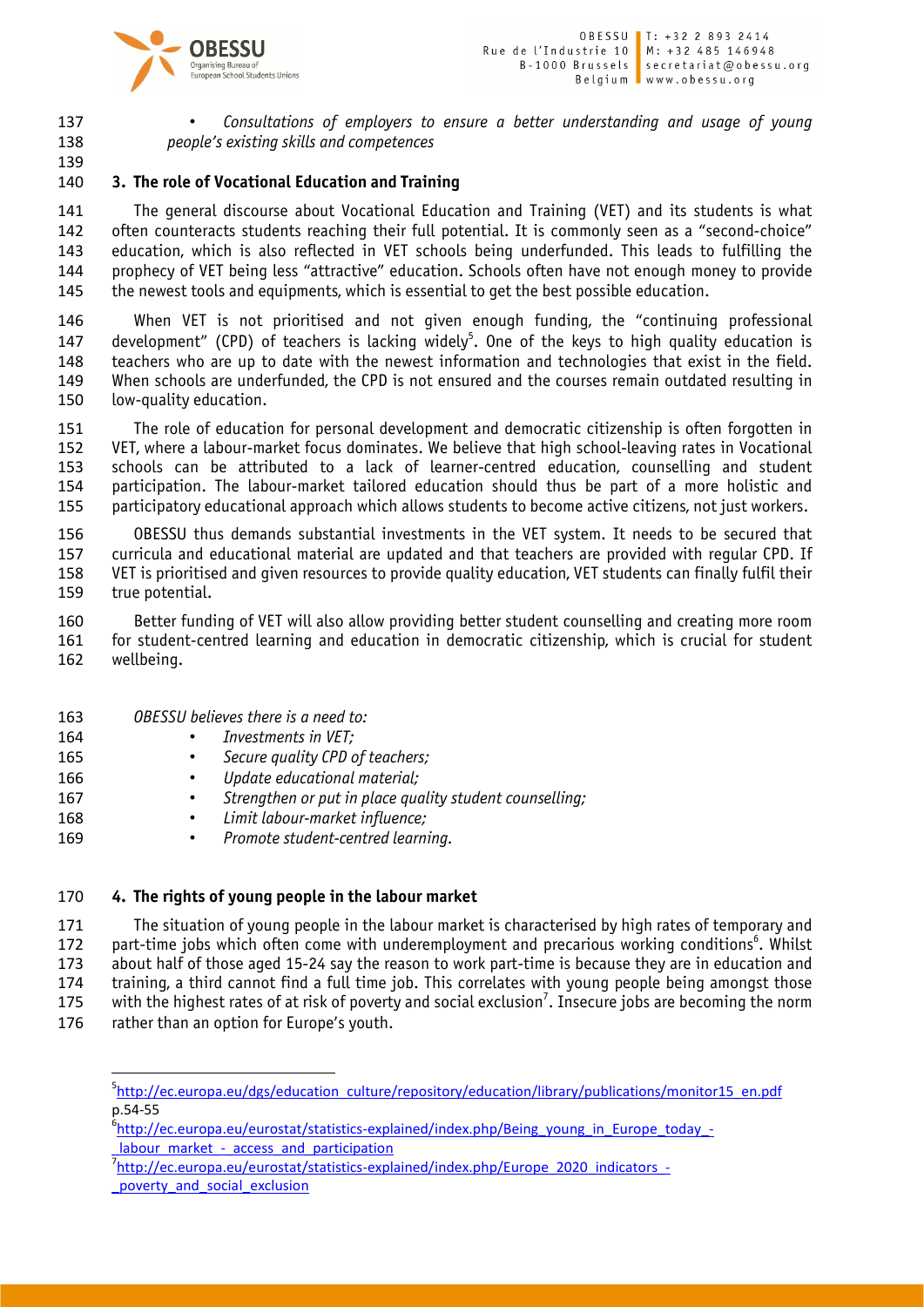

177 It appears that young people have had to bear the burden of increasingly deregulated labour 178 markets, which have created more insecurity for them than for older workers<sup>8</sup>. Especially the most vulnerable such as young people with disabilities and youth from ethnic minority and migrant 180 background have been the most excluded from quality work<sup>9</sup>. OBESSU is thus concerned that the current debate on the New Skills Agenda seems to be dominated by an "any job for young people is a good job" approach. The focus when discussing employment lies on the side of young people's individual skills while the conditions for young people in the labour market are hardly considered.

 Young people are entitled to the same rights to decent work as older workers, but this has long not been recognised. The Charter of Fundamental Rights of the EU states that "every worker has the right 186 to working conditions which respect their health, safety and dignity"<sup>10</sup>, and the Universal Declaration of Human Rights holds that "everyone who works has the right to just and favourable remuneration, 188 to favourable conditions of work and protection against unemployment $^{\prime\prime}$ <sup>11</sup>. The current characteristics of young people in the labour market indicate that their rights are not fulfilled. More action from policy makers is needed to ensure that all young people have access to high quality work.As 191 unemployment, poverty and social exclusion of young people has negative long-term impacts<sup>12</sup>, it should be avoided through all possible measures. Furthermore, they need to be informed about their rights and have easy access to legal support if these are violated.

 Policies to improve the conditions of young people in the labour market include the Youth 195 Guarantee<sup>13</sup>, the stimulation of quality job creation and minimum wage reform. The Youth Guarantee is a promising way to avoid youth unemployment, but needs to be implemented and monitored fully across all countries. Governments furthermore ought to stimulate job creation for young people which support individual growth and fulfilment. Finally, young people's wages and working conditions need to be monitored more, with a particular attention to disadvantaged groups. A country's minimum wage must apply to all people, including the young and must provide enough for a living. Working conditions should be flexible to individual's needs, but yet secure and provide space for self- development. This is crucial for young people's wellbeing, autonomy and active participation in society.

- *OBESSU believes that there is a need to:* • *Inform young people of their labour rights and monitor compliance;* • *Introduce stronger anti-discrimination measures;* • *Stimulate creation for quality jobs;*
- *Implement the Youth Guarantee fully;*
- *Ensure young people's access to a decent living wag*e
- Monitor the working conditions of young people

### 5. School students' participation

 In the public and political debate about education and work, the interests of the target group, school students, are often forgotten. If we want to tackle the aforementioned problems, students and young people have to be a part of the debate and the decisions-making process, on a local, national and European level.

 On a local level, there is a need for a legal framework ensuring student representatives in school boards. Instead of solely teaching about the principles of democracy, schools must practice

<sup>-&</sup>lt;br>8 http://link.springer.com/article/10.1007/s12290-013-0277-z

<sup>&</sup>lt;sup>9</sup>https://www.tuc.org.uk/sites/default/files/tucfiles/generation\_lost\_touchstone\_extras\_2012.pdf <sup>10</sup>Chapter 4, Article 31.

Article 23.

<sup>12</sup>http://blogs.lse.ac.uk/politicsandpolicy/multiple-scarring-effects-of-youth-unemployment/<br><sup>13</sup>http://eur-lex.europa.eu/legal-content/EN/TXT/PDF/?uri=CELEX:32013H0426(01)&from=EN